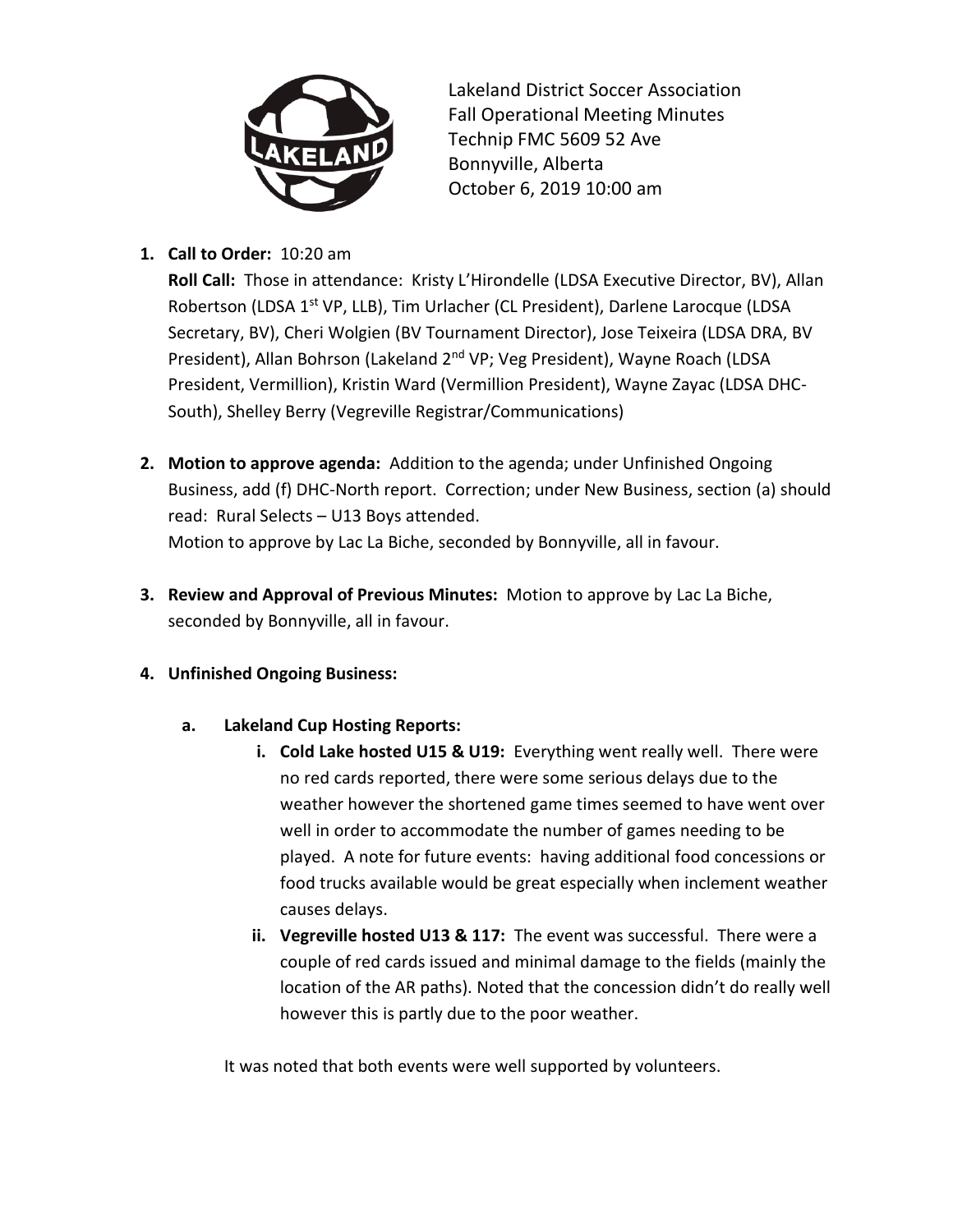*Discussion:* That the hosting of the Lakeland Cup to be a shared venture amongst the communities. With that, if Lac La Biche and/or Bonnyville requested to host next summer's Lakeland Cup they would get first option.

Executive Director reminded the communities that the field costs are covered by LDSA for Lakeland Cup events.

> **b. Provincial Hosting Report:** Vermillion hosted the U15 provincials. The event went well. There were concerns regarding the gopher holes on the fields, one official complaint went to ASA, however the group worked diligently the week leading up to the event and during the whole event to fill in all the holes as they appeared. Thank you to the DRA for his help, and that of the refs, with filling in gofer holes as well. The location was given the go ahead from ASA to host the event. There was a lot of positive feedback from the players, participants, and attendees.

# **c. Provincials - Stats:**

- **i. Tier IV**
- U13B silver (Vermillion) U12G – 6<sup>th</sup> (St. Paul) U15B – Gold (Vermillion) Bronze (Bonnyville) U15G – 5<sup>th</sup> (St. Paul) U17B – Silver (Bonnyville) U17G – Silver (Lac La Biche)  $U19B - 6^{th}$  (St. Paul) U19G – Bronze (Bonnyville) **ii. Tier III – Lakeland FC** U13B – Gold (Noah Teixeira – Bonnyville) U15B – Gold (Nic Lampron – St. Paul) U15G -8<sup>th</sup> (Ron Rustad – Cold Lake)
- d. **Senior Provincials – Stats:**
	- Tier III 7<sup>th</sup> Masters – 4<sup>th</sup>

Cold Lake noted: Next year it may be beneficial to have a selection rather than a league play due to the large decrease in numbers from registration time to the time of the event. This year they had 40 registered with only 18 able to play at the event. They will commit to sending one team.

### *Discussion re: Letter received re: LLB TII team*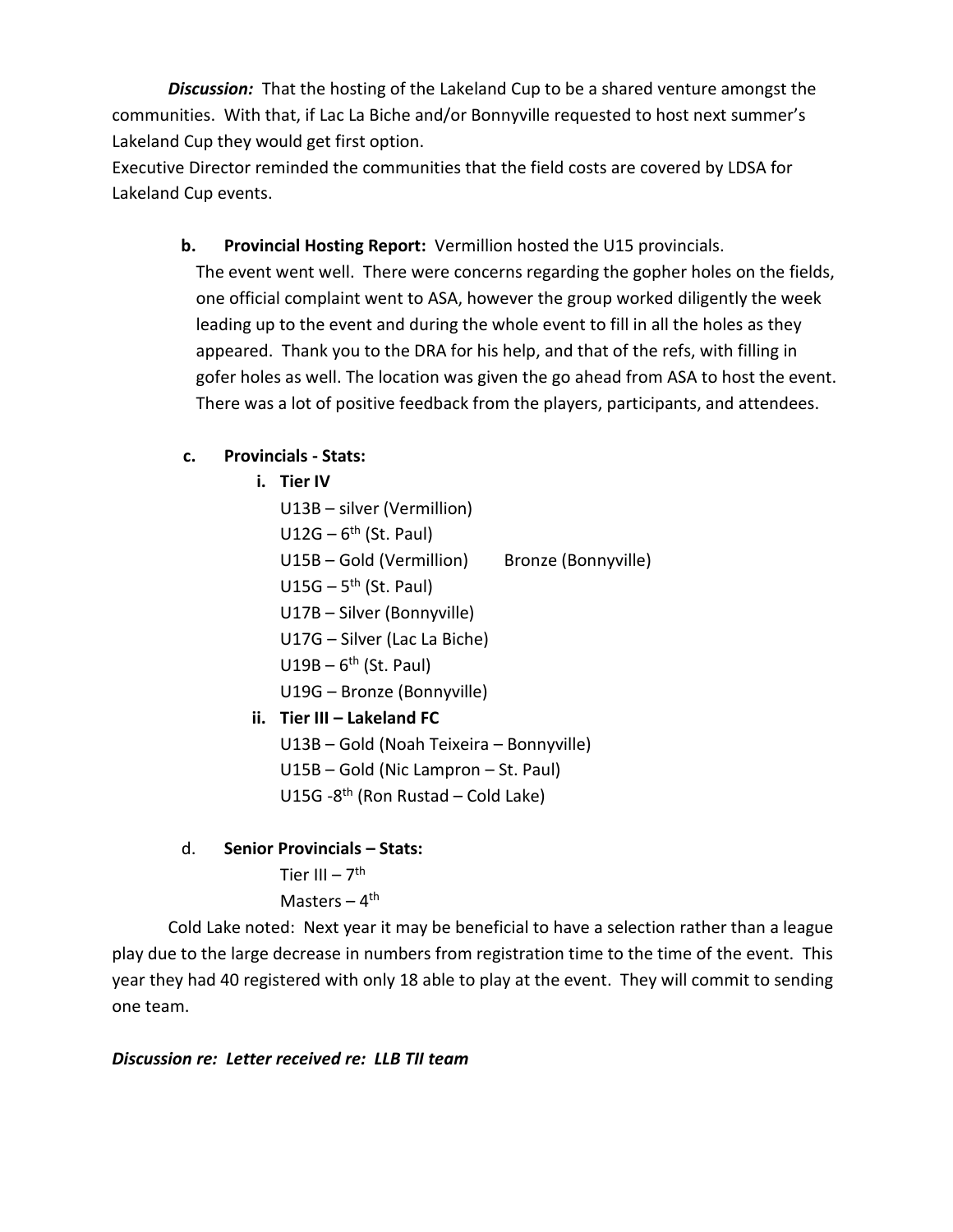A letter was received detailing concerns/issues regarding the non-participation of some of the TII players with their TIV team practices/meetings, the disrespect shown when present at the practices/games. The executive director had asked the DHC-South for a report from the manager of that team, the LLB president has the report and will pass it on today. This official complaint will be reviewed by the disciplinary committee.

All present were in agreement with LDSA's previous communication that all TIII or higher players *must* register and participate with their community's TIV league to be eligible to play for that higher team. Disrespect will not be tolerated.

CL noted that the higher level Tier teams should be overseen by the DHCs to ensure fairness of selection. Agreement around the table regarding the need for additional support from LDSA and be more involved with the process.

BV noted we need to be cautious to not have the issues with one TII team deter or reflect poorly on the Lakeland FC program as a whole.

President noted that the DHC roles, which are still in the development stage but is in place going forward. Their primary role is to support the TIV level however will need to take on the additional tiers as well.

#### **e. DRA – Referee Update – outdoor summary & indoor courses**

There were 48 District Referees and 26 mini referees, which is down from 30. The organizers at both Lakeland Cup events greatly supported the referees. The Provincials held in Vermillion had 100% Lakeland referee coverage.

- The question was raised: What do we do to attract more refs? Some points brought up that may affect participation: mileage paid & fees. President noted this is a very important aspect of our sport, we need to invest in them.
	- o Possible actions: increase mileage, allowance cost, flat fee for referee passengers when carpooling, per/hour wage.
- DRA noted concerns regarding referee safety; at the Lakeland Cup event this past summer a referee had to be escorted to their vehicle under threat from a few players. There was discussion regarding the clarification and clear communication regarding 'red card' protocol to clubs, coaches, manager, and players. When a red card is issued, the player must leave the playing fields. During the summer months this is to be interpreted as 'the parking lot'. The ejected player cannot stay on the fields or sit with the spectators.
	- o This clarification will be incorporated into each club's emergency plans, and coach's packages going forward.

Note: Indoor course dates were not communicated at this time.

### **f. DHC – North Report:**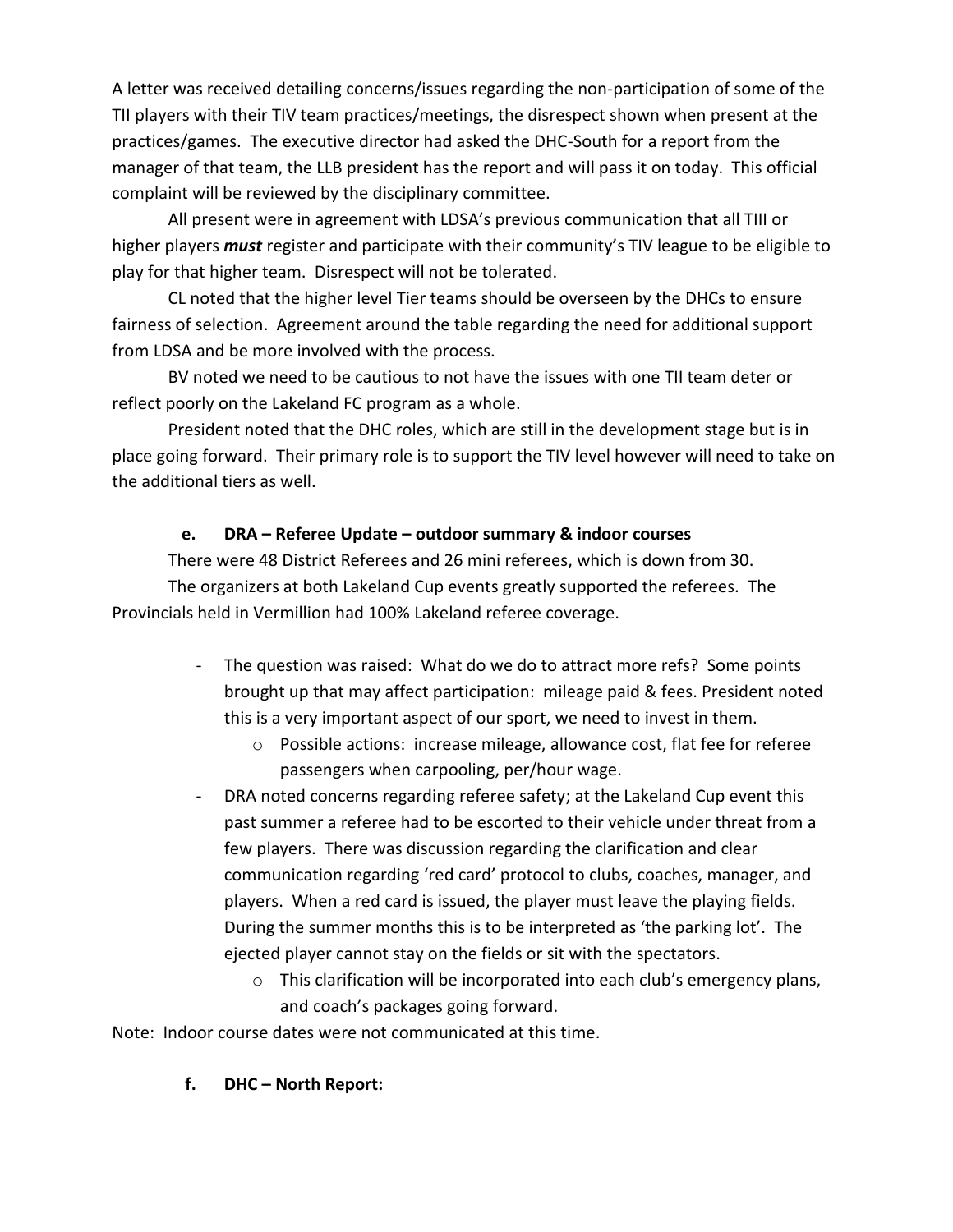There will be a 'C' License coach's course offered out of Lac La Biche on Nov. 16/17 and Nov 23/24. An ASA representative will lead the session. There are 30 spaces available only and registration is now open. The cost is approximately \$500 per registrant; this information will be confirmed by the DHC-North and will be emailed to all communities by the Executive Director.

#### **5. New Business:**

- **a. Rural Selects – U13 Boys attended:** Received great feedback, players had fun and received T-shirt jerseys. This event will change from having one event per year having a provincial team to having multiple events throughout the year without a provincial team.
- **b. Lakeland FC U15 Boys Tier II:** The Lakeland FC group this year will be participating in the ESA (non-boarded) however there will not be a provincial game this year as this is only available with the TI group. There will not be any interruption with the Lakeland TIV league plays or practices. *Discussion:* There was discussion regarding the allotment of funds from LDSA to the Lakeland FC group. Clarification was provided regarding the origins of the funds (part of the savings from change of the Lakeland Cup Player gifts) and that

this funding is for the Lakeland FC program and not for a specific team within that program.

**c. Player Registration & Proposed due dates:** Below are the number of teams per group for each of the CL, LLB, and BV communities noted today:

> **3 U13B, 1 U13G (BV), 3 U15B, 2 U15G (CL, LLB), 1 U17B (CL), 1 U17G (CL), 2 U19B (LLC, BV), 1 U19G (BV)**

Executive Director requested the Facility Dates from all communities ASAP in order to complete the league schedule. League start date is tentatively set for November 9<sup>th</sup> weekend.

- **i.** Lakeland League Declaration: **October 21, 2019**
- **ii.** Lakeland Cup Declaration: **January 1, 2020**
- **iii.** Provincial Declarations: **December 31, 2019**
- **iv.** LDSA Player Registration & League Play Fees: **November 5, 2019**
- **v.** New Lakeland Spreadsheet **Please use the new format/spreadsheet**
- **vi.** Roster Changes: **December 31, 2019 \*\*absolutely no changes after this dates\*\***
- **d. 2019-20 Indoor League Play – required info:**
- **e. League Play Start Date:** earliest weekend available, aiming for **November 9th .**